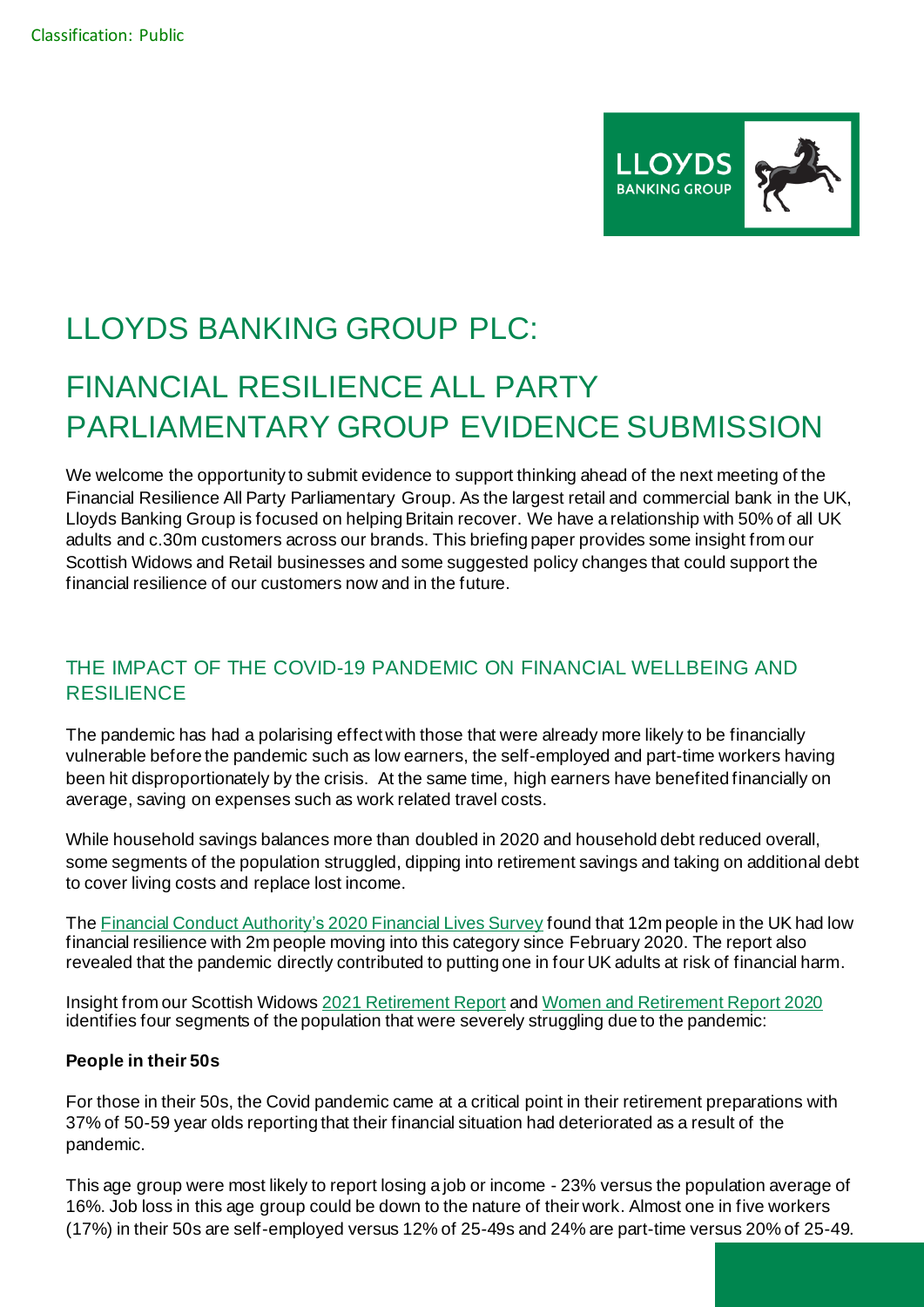What's more, this age group are also less likely to have reported decreasing living costs - 16% versus 25% of 20 yr olds.

During the pandemic, many of this age group used their savings to cover day to day living costs, using an average of £6,900. 11% took on extra debt at an average of £7,000 which is 42% higher than the average population.

Our insight suggests that 25% of this age group will come out of the pandemic in a worse financial situation than before. This is concerning given the importance of this period to retirement preparation. In fact,18% of people in their 50s said they were worrying about having enough money in retirement.

#### **The self-employed**

Over half (53%) of all self-employed people have experienced a deterioration in their financial situation during the pandemic compared to just 26% of those who are permanent employees. 23% reported that they lost over a quarter of their household income, 33% cut back on non-essential spending (10% more than rest of population) and 13% cut back on essentials such as the use of water and heating to cut costs.

While almost half (47%) of the self-employed were able to access some form of financial support during the pandemic, those with less than two years trading received a reduced level of support under the Self-Employed Income Support Scheme.

14% of the self-employed have taken on additional debt as a result of covid at an average of £8,000 which is 64% more than the amount taken by the average population, increasing their outgoings at a time when their income is significantly reduced.

32% of the self-employed do not save for retirement at all but of those that do save for the future, 18% accessed their savings to support them during the pandemic.

Just under a third (30%) of all self-employed people think their financial situation will not recover to prepandemic levels.

#### **Low income earners**

The financial resilience of those with lower incomes has been severely undermined. There is a clear and systematic pattern whereby the less you earn the more likely you are to experience job loss, lost income, higher expenses and are less likely to benefit from offsets such as transport expenditure due to home working.

Our insights suggest that 31% of people earning between £10,000-£20,000 have experienced deterioration in their financial position compared to 19% of those earning above £50,000.

Of this segment, 11% reported an increase in debt at an average of £3,900 which represents a significant proportion of their income and raises concerns about long term affordability.

Just under a quarter (23%) of this segment think their financial situation will not recover to pre-pandemic levels and over half (54%) are concerned about running out of money in retirement.

#### **Women**

Many women were already in a precarious situation prior to covid, representing 69% of the lowest income earners and 74% of part-time workers.

The following groups of women have been particularly vulnerable to the impacts of the pandemic.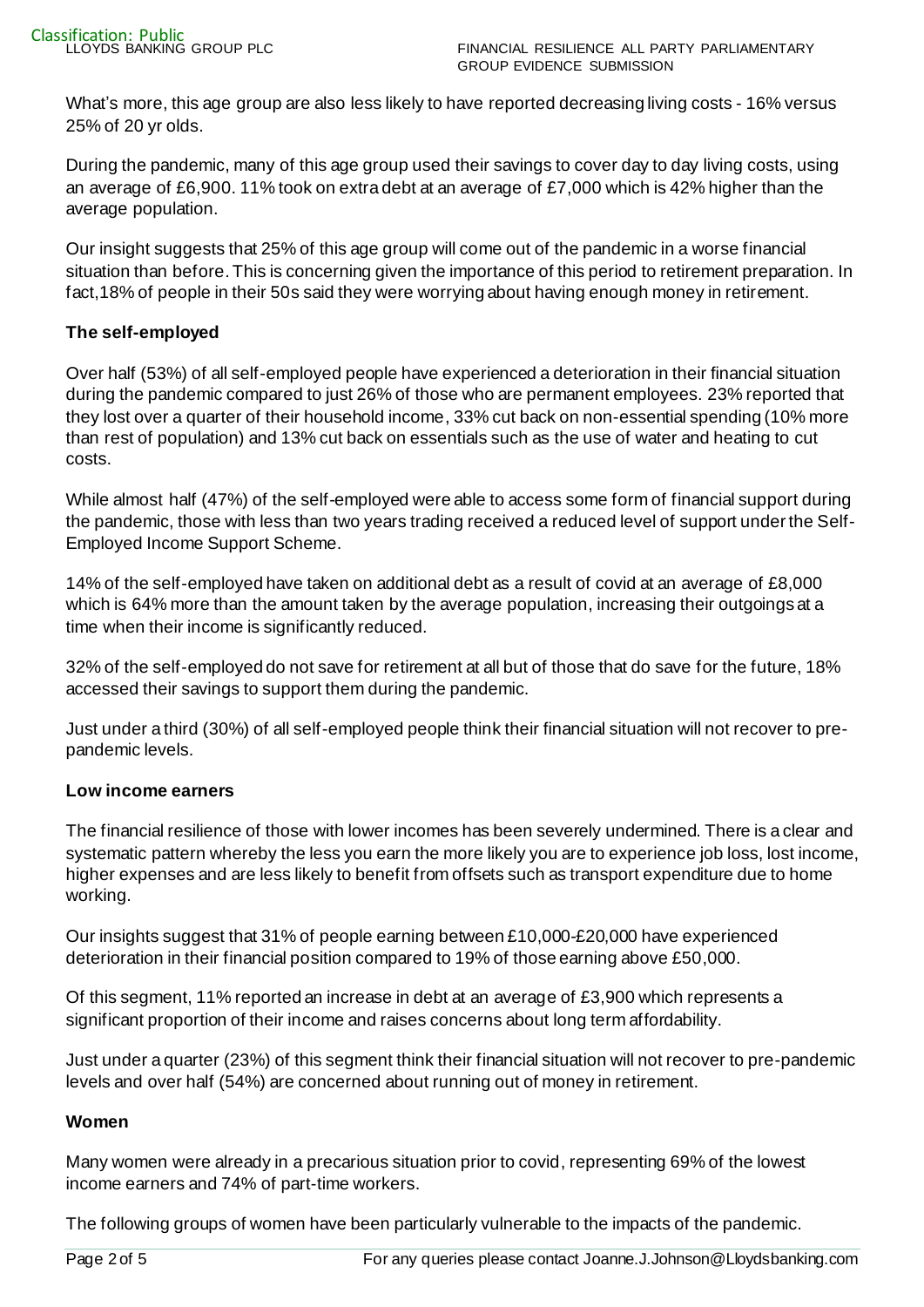**Young women** have become reliant on moving from roles in low-paid industries, such as the hospitality and retail sectors, into higher paid occupations as a source of wage growth early in their career. In fact, 36% of women under the age of 25 worked in these sectors (versus 25% of men) which were among the first to shut down. This may impact their career trajectory and income growth.

The impact of the pandemic extends further than the financial impact for all parts of the population but insight suggests that this segment was particularly affected. The Institute of Fiscal Studies reported that young women saw the largest deterioration in mental health as a result of Covid. 35% of women under 25 reported experiencing at least one mental health problem 'much more than usual' during lockdown. This may impact their ability to return to work and therefore their income.

Our insight suggests that **women in some ethnic minority** groups are less likely to be active in the labour market and tend to earn less than White British women. These include Pakistani, Bangladeshi, Black African and Black Caribbean women. Pakistani women, for example, were paid on average 12% less than White British women and 28% less than White British men. Women in these groups are likely to be less financially resilient.

According to our data, families from these ethnic minority groups are more likely to be dependent on a single income making them less resilient in the event of an employment or income shock. 58% of White British families have at least two paid workers compared to 39% of Pakistani, 38% of Bangladeshi, 40% of Black African and 41% of Black Caribbean.

Our insight shows that the majority (73%) of ethnic minority women have experienced financial difficulties and over half (60%) are concerned about running out of money in their retirement.

**Self-employed women** were in a far more fragile situation going into the pandemic than men for two main reasons; self-employed women are more likely to work part-time hours and typically work in lower paid industries such as health and social work. The average self-employed woman earns £6,200 less than her male peers.

Unfortunately, self-employed women were less likely to be eligible for the Covid Government support (61% v 71% of men) and were less likely to claim it.

It's also concerning that prior to the pandemic 44% of self-employed women were saving nothing for retirement versus 28% of self-employed men and only 12% of employed women.

Women are more likely to take the lead role in caring for children. **Mothers** took on an extra 3.5 hours childcare per school day during lockdowns and were 1.5 times more likely to have quit their job in favour of caring responsibilities than men. Many of these women will find it hard to re-enter the workforce and will have experienced lost income and lower pension contributions, impacting their long-term resilience.

Single mothers were particularly exposed. There were almost 1.6m single mother families with dependent children in the UK. For many, their finances were stretched before the pandemic – 50% of single parents could not survive a 20% reduction in their income for three months.

**Women have historically saved less than men** for the long term creating a gender retirement gap resulting in lower overall financial resilience for women.

The [Scottish Widows 2021 Women and Retirement Report](https://adviser.scottishwidows.co.uk/assets/literature/docs/60528.pdf) shows that for the first time the same percentage of women (61%) as men are contributing at least 12% of their income or are in a defined benefit pension scheme. This is significant progress which has been mostly driven by policy reform including automatic enrolment which was initiated in 2012.

While this is good news, it does not mean that women are saving at the same rate as men. In 2021, men saved an average of 16% of their income while women saved 13.5%. According to the ONS Annual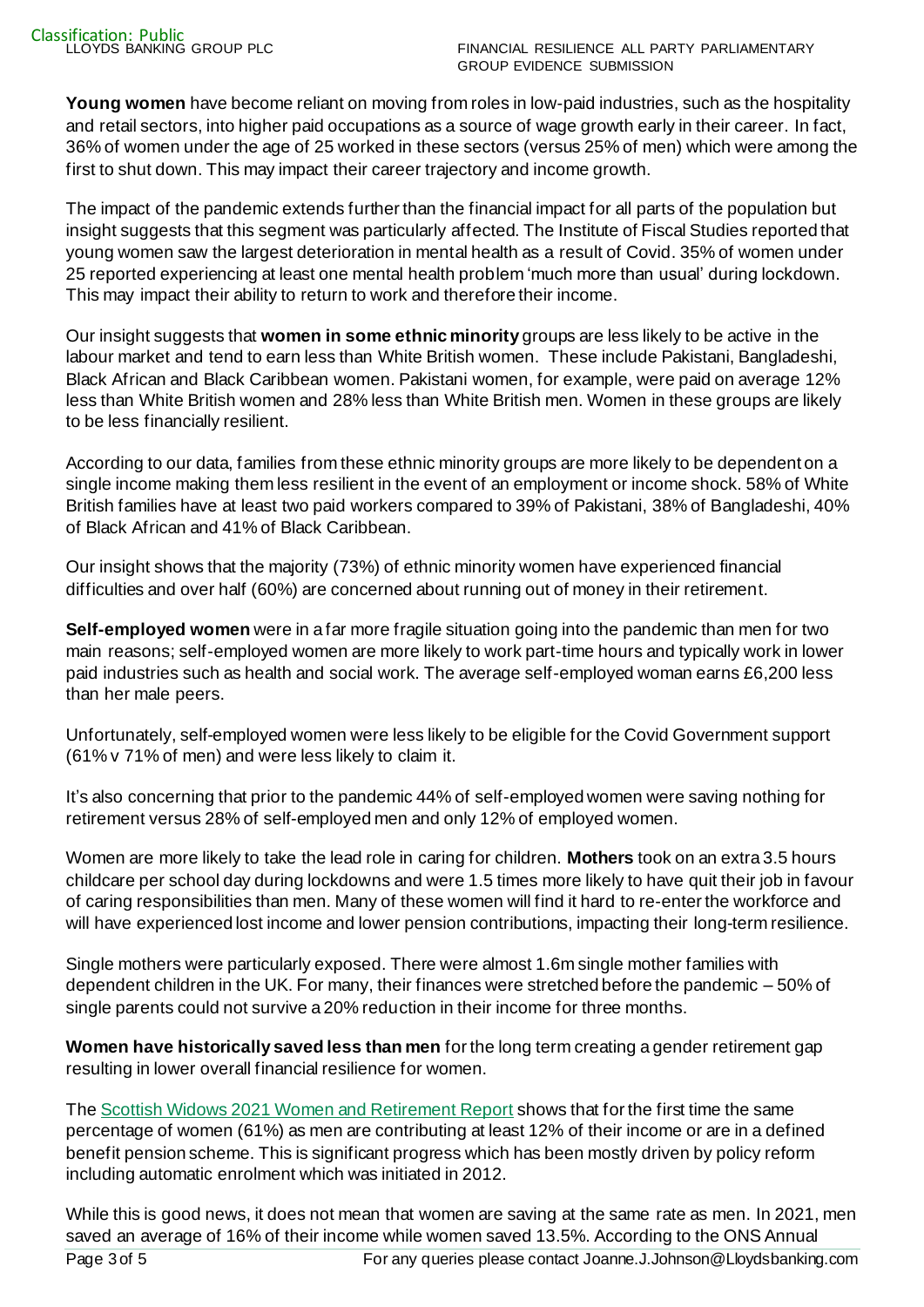Survey of Hours and Earnings 2020, women tend to earn 35% less than men, meaning that the difference in the rate of saving is considerable. In fact, the average 25 year old woman would need to save an additional £1,400 a year to close the savings gap with the average man.

The wage gap is the main driver of this difference which is influenced by a range of aspects including career breaks and part-time working. However, our research also identified that four in 10 (40%) women aged between 22-29 said they don't save as much as they would like because they want ready access to money in case of emergencies, compared to 24% of men.

55% of women are concerned about running out of money in retirement versus 48% of men.

### POLICY CHANGES THAT WOULD IMPROVE LONG TERM AND SHORT TERM FINANCIAL RESILIENCE

#### **CHANGES TO LIFE TIME SAVINGS POLICY TO SUPPORT SHORT AND LONG TERM RESILIENCE**

The pandemic has highlighted the need to build financial resilience for the short and long term. For many the competing demands of buying their first home, building an emergency pot and contributing to their retirement savings has been more difficult to balance following the pandemic. We believe it is necessary to consider these collectively, as they are interconnected.

People would like to be financially resilient in both the short term and the long term, with the ability to deal with unexpected financial shocks while avoiding problem debt. **We believe we should be able to access our long term savings for unexpected shocks, taking up to £1,000 from our lifetime savings up to a maximum of five times.** We know, from our research, that this would encourage women in particular to save more.

**We also believe we should be able to access our life time savings to fund a deposit for our first home.** People want somewhere to live, to call a home, to raise a family and they want the security of having somewhere to live through their retirement in the longer term. Scottish Widows worked with the Pension Policy Institute to examine the financial impacts of renting in retirement – you can read that [here.](https://www.pensionspolicyinstitute.org.uk/sponsor-research/research-reports/2020/2020-03-18-to-buy-or-not-to-buy-the-changing-landscape-of-housing-in-retirement/)

People want help from experts when faced with important or difficult decisions but often can't aff ord or simply are not prepared to pay thousands of pounds for a range of professional advisors. **We believe we should develop a simplified savings system that can be navigated using simple guidelines which will bring mortgage and financial advice togetherin one place.**

While more of us than ever are saving for our futures, we are not saving enough. This is certainly the case for women but given that people are living longer and more of us will require expensive long term care, at a time when responsibility and risk has moved from businesses to individuals, it's important that we all put more aside. **We believe that we will need to move from the current AE figure of 8% to a higher figure in order ensure that there is sufficient set aside to cater for longer life expectancy. Of course, as we recover from the pandemic and face into the current cost of living crisis this is a difficult message, but is one we shouldn't lose sight of.**